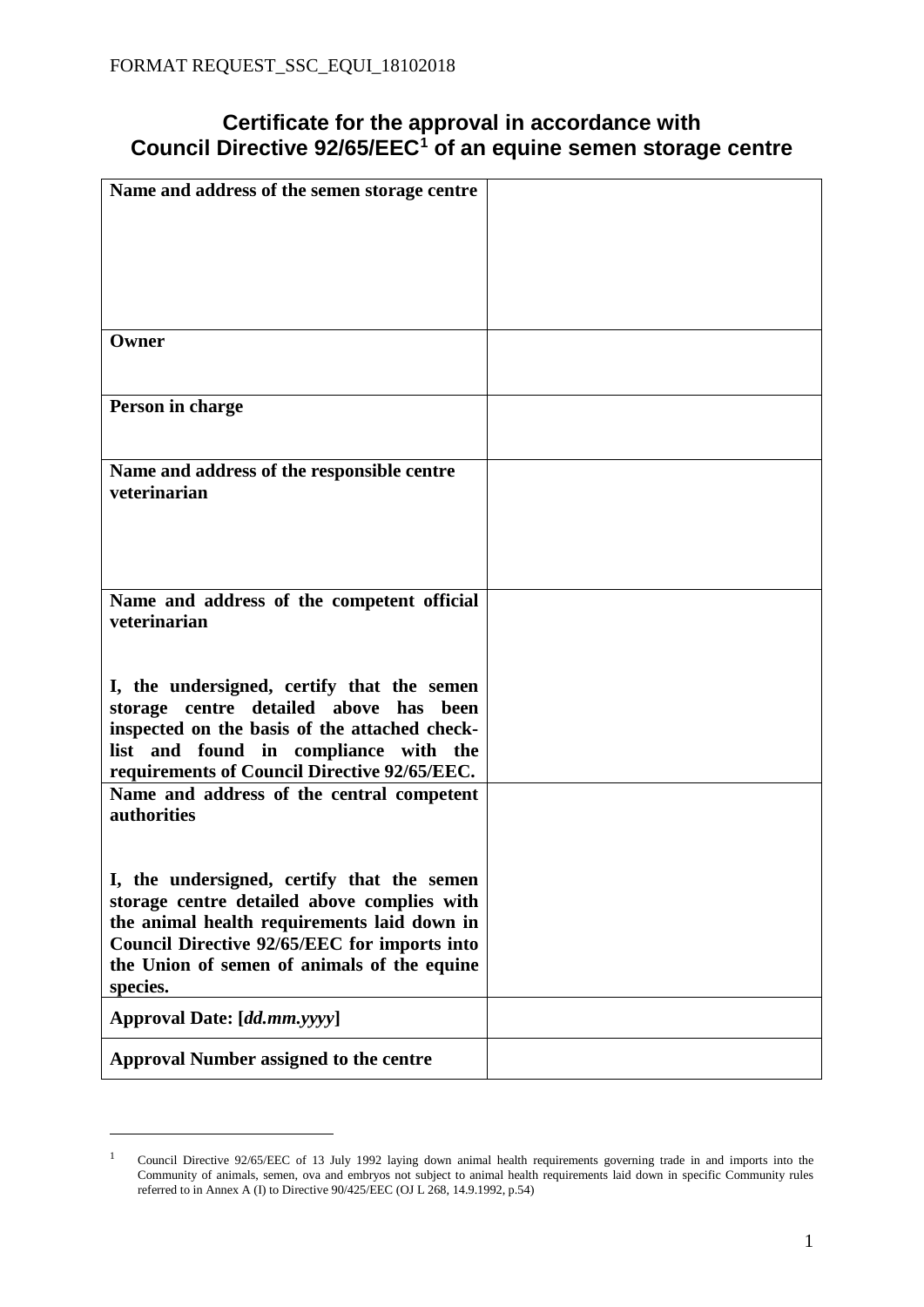| Questionnaire for the approval of equine semen storage centre |                                                                            |                                                                                                                                                                                                                                                                                                                                                                                                                                                                    |           |  |
|---------------------------------------------------------------|----------------------------------------------------------------------------|--------------------------------------------------------------------------------------------------------------------------------------------------------------------------------------------------------------------------------------------------------------------------------------------------------------------------------------------------------------------------------------------------------------------------------------------------------------------|-----------|--|
| <b>Number</b>                                                 | <b>Reference</b>                                                           | <b>Question</b>                                                                                                                                                                                                                                                                                                                                                                                                                                                    | $Y = Yes$ |  |
|                                                               |                                                                            |                                                                                                                                                                                                                                                                                                                                                                                                                                                                    | $N = No$  |  |
| 1. General criteria                                           |                                                                            |                                                                                                                                                                                                                                                                                                                                                                                                                                                                    |           |  |
| 1.1                                                           | 92/65/EEC Council Directive<br>Article 17 Point 2 (a)                      | Is the third country or parts of the territory of third<br>country listed in columns 2 and 4 of Annex I to<br>Commission Implementing Regulation (EU) 2018/659 <sup>2</sup><br>and authorised for entry into the EU of semen of<br>animals of the equine species in column(s) $11, 12$<br>and/or 13 thereof                                                                                                                                                        |           |  |
| 1.2.                                                          | <b>Commission Implementing</b><br>Regulation (EU) 2018/659,<br>Annex I     | Is the country listed for all categories of equidae <sup>3</sup><br>Where the country is listed only for certain categories<br>equidae please indicate appropriate letter <sup>3</sup> in right<br>column (for example $"(a)"$ )<br>Is the country listed for all types of entry of equidae<br>Where the country is listed only for certain of types of<br>entry of equidae please indicate appropriate letter <sup>4</sup> in<br>right column (for example "(i)") |           |  |
| 1.3.                                                          | 92/65/EEC Council Directive<br>Article 12 Point 1<br>(measures equivalent) | Are the checks at origin carried out equivalent to the<br>requirements laid down in Article 3 of Council Directive<br>90/425/EEC <sup>5</sup>                                                                                                                                                                                                                                                                                                                      |           |  |
| 1.4.                                                          | 92/65/EEC Council Directive<br>Article 12 Point 2                          | Are the rules on disease notification established in<br>Directives 90/425/EEC and 92/65/EEC applied and the<br>diseases listed in Annex I to Council Directive<br>2009/156/EC <sup>6</sup> are compulsorily notifiable                                                                                                                                                                                                                                             |           |  |
| 1.5.                                                          | 92/65/EEC Council Directive<br>Article 12 Point 4<br>(measures equivalent) | Are arrangements in place to pre-notify the arrival of a<br>consignment at an approved border inspection post for<br>the checks required in accordance with Council<br>Directive 97/78/EC <sup>7</sup>                                                                                                                                                                                                                                                             |           |  |
| 1.6.                                                          | 92/65/EEC Council Directive<br>Article 12 Point 5                          | Does the competent authority have the legal power to<br>carry out checks where it is suspected that the provisions<br>governing semen storage centres have not been<br>complied with or there is a doubt as for the quality of<br>semen                                                                                                                                                                                                                            |           |  |
| 1.7.                                                          | 92/65/EEC Council Directive<br>Article 12 Point 6                          | Are administrative or penal measures available to<br>penalize any infringement of the provisions governing<br>semen storage centres in particular as for the certificates<br>and the control of products concerned therefore                                                                                                                                                                                                                                       |           |  |

## **2. Technical conditions to be applied for semen storage centre**

<span id="page-1-0"></span><sup>&</sup>lt;sup>2</sup> Commission Implementing Regulation (EU) 2018/659 of 12 April 2018 on the conditions for the entry into the Union of live equidae and of semen, ova and embryos of equidae (OJ L 110, 30.4.2018, p. 1).

<span id="page-1-1"></span><sup>3</sup> Categories of equidae are: (a) registered horses, (b) registered equidae (i.e. horses or donkeys), (c) equidae for breeding and production (horses, donkeys, zebras and their crossings).

<span id="page-1-2"></span><sup>4</sup> Types of entry are (see Annex I to Commission Implementing Regulation (EU) 2018/659: (i) temporary admission of registered horses, (ii) re-entry after temporary export of registered horses, (iii) import of registered horses, (iv) import of registered equidae and equidae for breeding and production.

<span id="page-1-3"></span><sup>&</sup>lt;sup>5</sup> Council Directive 90/425/EEC of 26 June 1990 concerning veterinary checks applicable in intra-Community trade in certain live animals and products with a view to the completion of the internal market (OJ L 224, 18.8.1990, p.29)

<span id="page-1-4"></span><sup>&</sup>lt;sup>6</sup> Council Directive 2009/156/EC of 30 November 2009 on animal health conditions governing the movement and importation from third countries of equidae (OJ L 192, 23.7.2010, p.1)

<span id="page-1-5"></span><sup>&</sup>lt;sup>7</sup> Council Directive 97/78/EC of 18 December 1997 laying down the principles governing the organisation of veterinary checks on products entering the Community from third countries (OJ  $\tilde{L}$  24, 30.1.1998, p.9)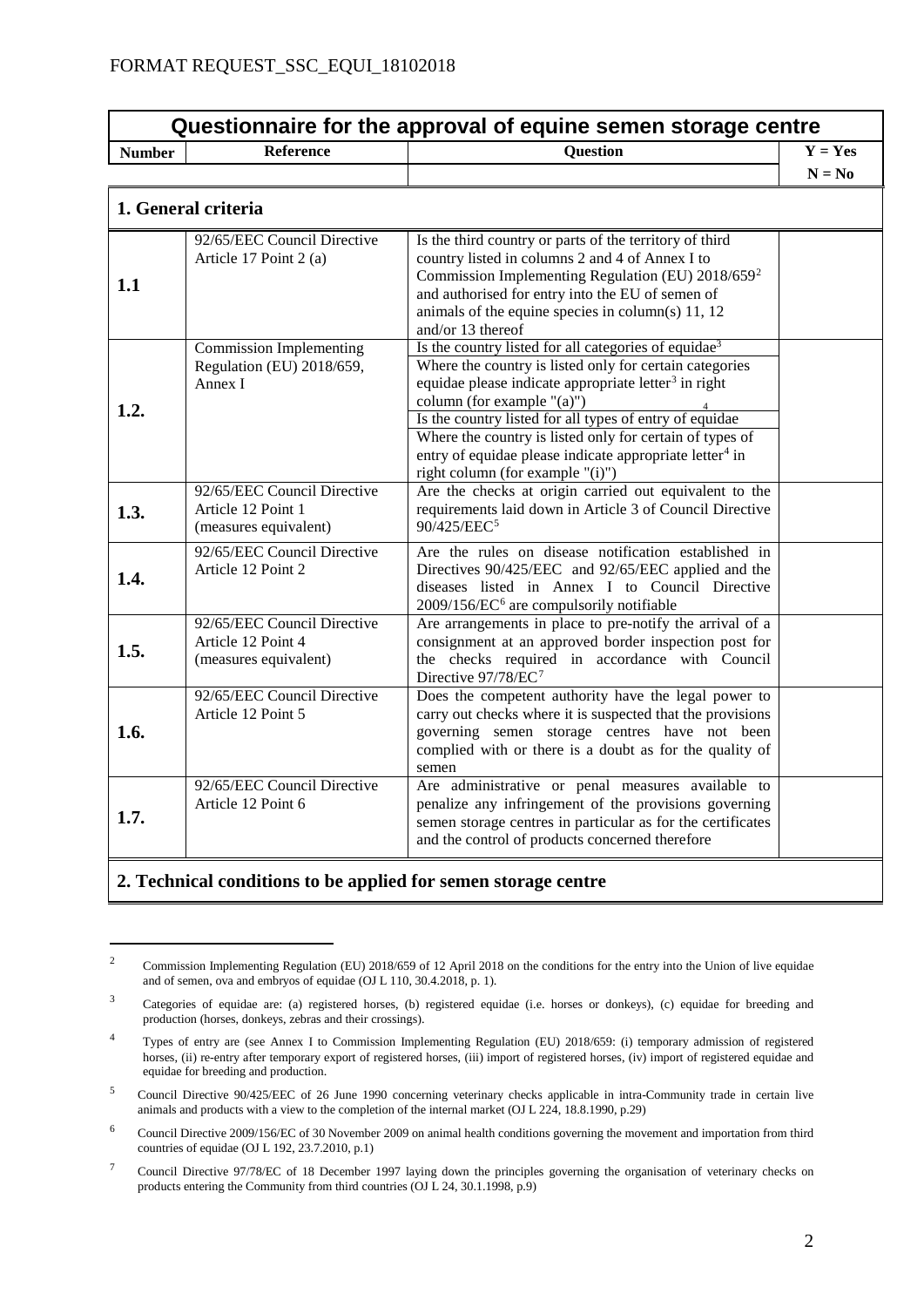| Questionnaire for the approval of equine semen storage centre |                                                                          |                                                                                                                                                                                                                                                                 |           |  |
|---------------------------------------------------------------|--------------------------------------------------------------------------|-----------------------------------------------------------------------------------------------------------------------------------------------------------------------------------------------------------------------------------------------------------------|-----------|--|
| <b>Number</b>                                                 | <b>Reference</b>                                                         | <b>Question</b>                                                                                                                                                                                                                                                 | $Y = Yes$ |  |
|                                                               |                                                                          |                                                                                                                                                                                                                                                                 | $N = No$  |  |
| 2.1.                                                          | 92/65/EEC Council Directive<br>Annex D Chapter I (I)<br>Point $2(b)$     | Is the centre placed under the permanent supervision of<br>a centre veterinarian authorised by the competent<br>authorities                                                                                                                                     |           |  |
| 2.2.                                                          | 92/65/EEC Council Directive<br>Annex D Chapter I (I)<br>Point $2(c)$     | Does the centre have a semen storage room furnished<br>with the necessary installation to store the semen and/or<br>the embryos which is so constructed that it protects<br>those products and the installation from adverse weather<br>and environment effects |           |  |
| 2.3.                                                          | 92/65/EEC Council Directive<br>Annex D Chapter I (I)<br>Point $2(d)$     | Is the centre so constructed that contact with outside<br>livestock or other animals is prevented                                                                                                                                                               |           |  |
| 2.4                                                           | 92/65/EEC Council Directive<br>Annex D Chapter I (I)<br>Point $2(e)$     | Is the centre so constructed that the entire centre, except<br>the office rooms and the exercise area, can be readily<br>clean and disinfected                                                                                                                  |           |  |
| 2.5                                                           | 92/65/EEC Council Directive<br>Annex D Chapter I (I)<br>Point $2(f)$     | Is the centre so constructed that unauthorised access of<br>people is effectively prevented                                                                                                                                                                     |           |  |
|                                                               | 3. Health conditions to be applied for semen storage centre              |                                                                                                                                                                                                                                                                 |           |  |
| 3.1.                                                          | 92/65/EEC Council Directive<br>Annex D Chapter I (II)<br>Point $2.1$ (a) | Is the status of the donor animals whose semen is stored<br>at the centre in compliance with the requirements of<br>Directive 92/65/EEC                                                                                                                         |           |  |
| 3.2.                                                          | 92/65/EEC Council Directive<br>Annex D Chapter I (II)<br>Point $2.1$ (b) | Is the entry of unauthorised persons prevented and are<br>the authorised visitors required to comply with the<br>conditions laid down by the centre veterinarian                                                                                                |           |  |
| 3.3                                                           | 92/65/EEC Council Directive<br>Annex D Chapter I (II)<br>Point $2.1$ (b) | Has the staff received adequate training on disinfection<br>and hygiene techniques to prevent the spread of disease                                                                                                                                             |           |  |
| 3.4                                                           | 92/65/EEC Council Directive<br>Annex D Chapter I (II)<br>Point $2.1$ (c) | Are records kept of all movement of semen entering and<br>leaving the storage centre                                                                                                                                                                            |           |  |
| 3.5                                                           | 92/65/EEC Council Directive<br>Annex D Chapter I (II)<br>Point $2.2$ (a) | Does the stored semen come from approved semen<br>collection or storage centers and is transported in<br>conditions offering every possible health guarantee,<br>having had no contact with semen not complying with<br>Directive 92/65/EEC                     |           |  |
| 3.6                                                           | 92/65/EEC Council Directive<br>Annex D Chapter I (II) Point 2.2<br>(b)   | Is storage of semen carried out only on the premises set<br>aside for the purpose and under strict conditions of<br>hygiene                                                                                                                                     |           |  |
| 3.7.1                                                         | 92/65/EEC Council Directive<br>Annex D Chapter I (II)<br>Point $2.2$ (c) | Are procedures in place to ensure that all instruments<br>which come into contact with the semen are properly<br>disinfected or sterilised prior to use                                                                                                         |           |  |
| 3.7.2                                                         |                                                                          | If no, are only single-use instruments used which are<br>discarded after use                                                                                                                                                                                    |           |  |
| 3.8.1                                                         | 92/65/EEC Council Directive<br>Annex D Chapter I (II)<br>Point $2.2$ (d) | Are procedures in place to ensure that the storage<br>containers and transport containers are either properly<br>disinfected or sterilised before the commencement of<br>each filling operation                                                                 |           |  |
| 3.8.2                                                         |                                                                          | If no, are only single-use containers used that are<br>discarded after use                                                                                                                                                                                      |           |  |